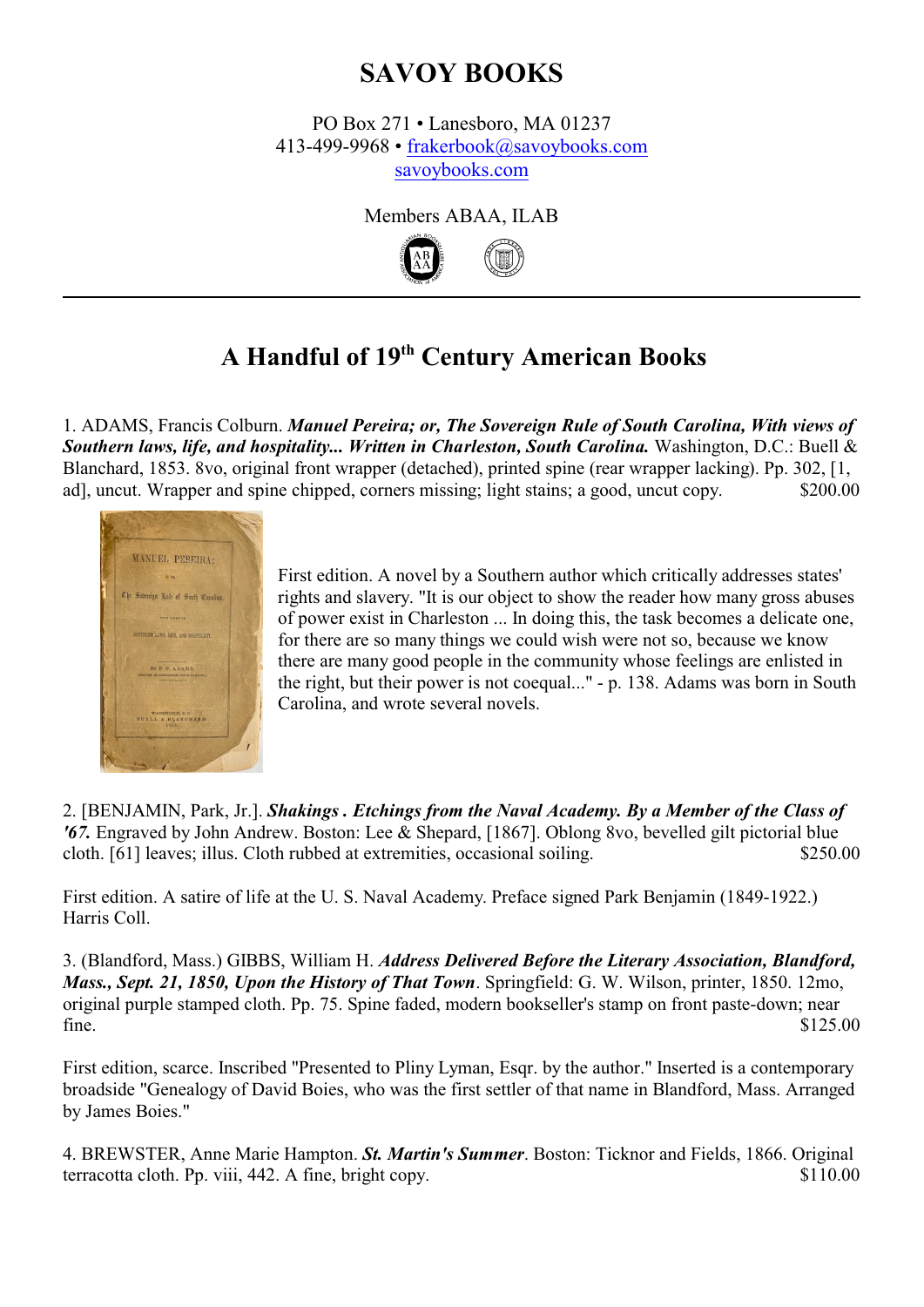First edition. Brewster was a Philadelphia born novelist who lived in Rome for many years. The present work is an autobiographical travel novel set in Naples. Wright II 362.

5. Du HAYS, Charles. *The Percheron Horse*. [Baltimore:] Privately Printed, 1886. Large 4to, original japan vellum boards, printed in gilt and red. Pp. 128, uncut. With 34 mounted japan proof gravure portraits of horses. Repairs to spine, top of front hinge just starting to split, otherwise a very good, unopened  $\omega$  states to the set of the set of the set of the set of the set of the set of the set of the set of the set of the set of the set of the set of the set of the set of the set of the set of the set of the set of the set

An elegant production on hand-made paper, privately printed by Baltimore merchant and art collector William Thompson Walters some twenty years after he first translated the work and had it published by Orange Judd. Walters was the first to import the Percheron to America for breeding purposes, and the breed was a lifelong enthusiasm. He wrote a new introduction and notes for the present edition, and provided handsome illustrations of horses from his stable.

6. GARDNER, F[ranklin] B. *How to Paint. The Complete Compendium of the Art. Designed for the use of the tradesman, mechanic, merchant, and farmer, and to guide the professional painter, containing a plain common-sense statement of the methods employed by painters to produce satisfactory results in plain and fancy painting of every description, including gilding, bronzing, staining, graining, marbling, varnishing, polishing, kalsomining, paper-hanging, striping, lettering, copying,*

*and ornamenting, with formulas for mixing paint in oil or water; descriptions of the various pigments used, their average cost, and the tools required*.

New-York: Samuel R. Wells, 1875.

12mo, orig blue cloth, gilt. Pp.  $126 + 18$ pp ads. Ownership signature on fly leaf. A very good copy.  $$150.00$ 

By the author of *The Carriage Painter's Manual.*

7. [GRIFFITH, Mary.] *Our Neighbourhood: Or, Letters on Horticulture and Natural Phenomena, Interspersed with Opinions on Domestic and Moral Economy.* New York: E. Bliss, 1831. 8vo, contemporary tree calf, leather label. Pp. 332. Binding rubbed, a bit foxed, but a very good, tight  $\omega$ , states to the set of the set of the set of the set of the set of the set of the set of the set of the set of the set of the set of the set of the set of the set of the set of the set of the set of the set of the set

First edition of the author's first major publication, a novel taking place in Franklin Township, New Jersey, where Griffith had bought a farm. AI 7368; Wright I, 1072.

8. HOOPER, Robert. *The Anatomist's Vade-Mecum: Containing the Anatomy and Physiology of the Human Body*. Second American, From the Third London, Edition.



Windsor [Vt]: Preston Merrifield, 1809. 12mo, contemp calf, morocco label, spine ruled in gilt. Pp. 264. Top of spine worn, label chipped, otherwise a very good, sound copy; with the ticket of Charleston SC bookseller John Mill. \$350.00

Austin 932; McCorison 1083; Imprints 17771.

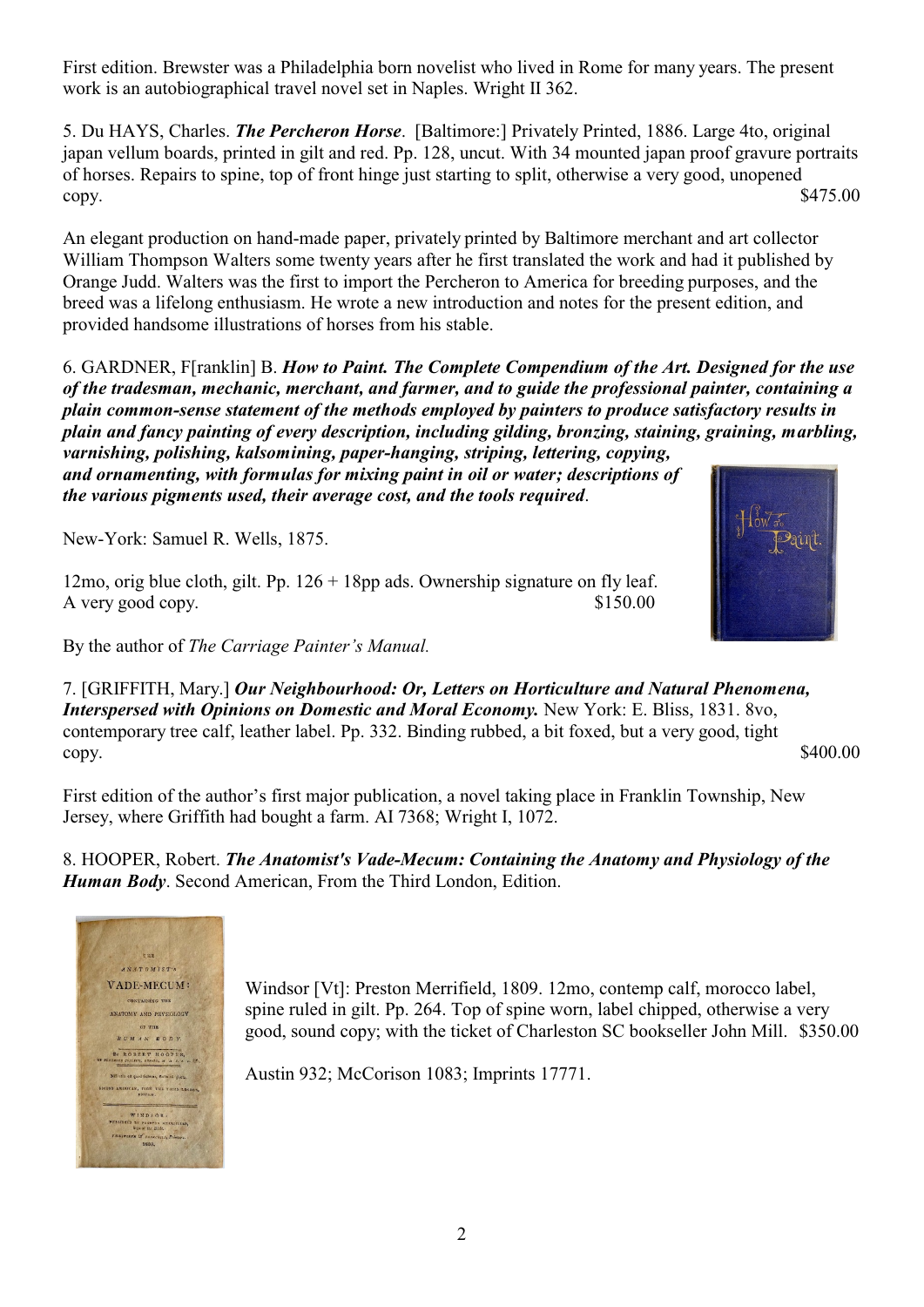9. MURRAY, W[illiam] H[enry] H[arrison]. *Daylight Land: The Experiences, Incidents, and Adventures, Humorous and Other-wise, which Befell Judge John Doe, Tourist, of San Francisco; Mr Cephas Pepperell, Capitalist, of Boston; Colonel Goffe, the Man from New Hampshire, and Divers Others, in Their Parlor-Car Excursion over Prairies and Mountain All of Which I Saw, and One of Whom I Was*. Illustrated with one hundred and forty designs in colors under the supervision of J.B. Millet. Boston: Cupples & Hurd, 1888. Lg. 8vo, orig publisher's pictorial cloth, stamped in gilt. Pp. 338 + 4pp ads. Original color pictorial wrappers bound in. Minor rubbing to edges and corners; inner hinge tender; a very good, bright copy.  $$100.00$ 

First edition. 150 illustrations in various tones.

10. (Orange Judd.) REED, S[amuel] B[urrage.] *House-Plans for Everybody: For Village and Country Residences, Costing From \$250 to \$8,000: Including Full Descriptions and Estimates in Detail of Materials, Labor and Cost. With Many Practical suggestions and 175 Illustrations.* Fifth Edition.

New York: Orange Judd, 1882.

8vo, orig brown cloth, gilt and blind-stamped. Pp. 243 + 9pp. ads, profusely illustrated.

A very bright, near fine copy.  $$175.00$ 

11. (Slavery.) SUNDERLAND, La Roy. *Anti Slavery Manual, Containing a collection of facts and arguments on American Slavery*. New York: Printed by S. W. Benedict, 1837. 12mo, orig. cloth, printed paper label. Pp. vi, [7]-142. Spine faded, label a little chipped, old paper label on upper cover. A very good, sound copy.  $$250.00$ 

"Second edition - improved." A succinct handbook for arguing the abolition cause. Sunderland, a Methodist preacher who later renounced his faith, presided over the first Methodist anti-slavery convention in 1834. See Appleton's. Imprints 46961. \$175.00

12. [SPRAGUE, William Buell]. *Letters From Europe, in 1828. First published in the New York Observer*. New York: Jonathan Leavitt, 1828. 8vo, contemp. plain boards, cloth spine, remnants of label. Pp. 135, (1), uncut. Library bookplate and old paper label, lightly foxed. A very good copy. \$150.00

First edition. European travels for the Christian reader, with particular attention to places of worship, individual preachers, church demographics, etc., along with the usual tourist anecdotes. Imprints 35376.

13. STANHOPE. Colonel Leicester. *Greece in 1823 and 1824; Being a Series of Letters, and Other Documents, on the Greek Revolution, Written During a Visit to that Country. To which is added The Life of Mustafa Ali.* Philadelphia: A, Small, E. Parker, et al, 1825. Lg 8vo, orig. plain boards, paper label. Pp. X [xi], 308, uncut. Binding soiled, top of spine frayed; occasional foxing and staining, but overall a decent, uncut copy.  $$250.00$ 

First American edition.

14. STEARNS, Samuel. *The American Herbal, or Materia Medica. Wherein the virtues of the mineral, vegetable, and animal productions of North and South America are laid open, as far as they are known; and their uses in the practice of physic and surgery exhibited.* Walpole: Printed by David Carlisle, for Thomas & Thomas,, 1801. 12mo, contemp. tree calf, gilt morocco label. Extremities of spine worn, hinges